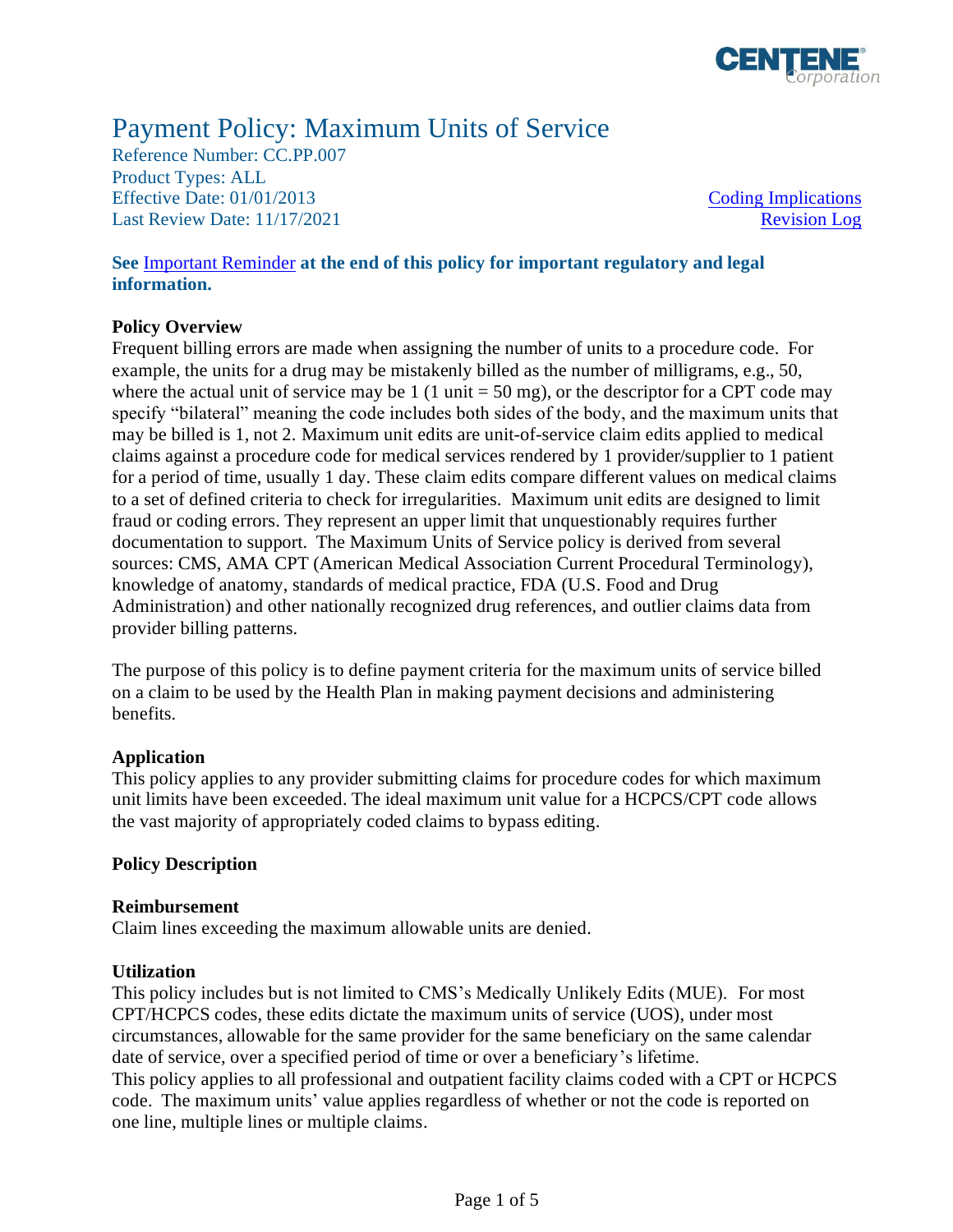# **PAYMENT POLICY MAXIMUM UNITS OF SERVICE**



The use of CPT/HCPCS modifiers (e.g. 76, 77, 91, anatomic) may or may not impact the number of units allowed. State Medicaid agencies or fiscal agents may have rules limiting use of these modifiers with some HCPCS/CPT codes.

The maximum unit value for each HCPCS/CPT code is based on one or more of the following criteria:

- 1. Anatomic considerations may limit units of service based on anatomic structures. For example, the MUE value for an appendectomy is one since there is only one appendix.
- 2. The CPT code descriptors or CPT coding instructions in the CPT Manual may limit units of service.
- 3. Nationally recognized sources such CMS, NCCI, or specialty society guidelines.
- 4. Guidelines defined in the applicable state Medicaid provider manuals, fee schedules, etc.
- 5. The nature of a procedure/service may limit units of service and is in general determined by the amount of time required to perform a procedure/service (e.g., overnight sleep studies) or clinical application of a procedure/service (e.g., motion analysis tests).
- 6. The nature of equipment may limit units of service and is in general determined by the number of items of equipment that would be utilized (e.g., cochlear implant or wheelchair).
- 7. Clinical judgment considerations and determinations are based on input from physicians and certified coders.
- 8. This policy and analysis of claims data.
- 9. Fee schedules, provider manuals, bulletins or contracts.
- 10. Prescribing and FDA guidelines.
- 11. If the prescribing information defined a maximum daily dose, this value is used to determine the maximum units' value. For some drugs there is an absolute maximum daily dose. For others there is a maximum "recommended" or "usual" dose. In the latter two cases, the daily dose calculation is evaluated against claims data.
- 12. If the maximum daily dose calculation is based on actual body weight, a dose based on a weight range of 110-150 kg is evaluated against the claims data. If the maximum daily dose calculation is based on ideal body weight, a dose based on a weight range of 90-110 kg is evaluated against claims data. If the maximum daily dose calculation is based on body surface area (BSA), a dose based on a BSA range of 2.4-3.0 square meters is evaluated against claims data.
- 13. Published off label usage of a drug is considered for the maximum daily dose calculation.
- 14. The maximum unit values for some drug codes are set to 0. The rationale for such value includes but is not limited to: discontinued manufacture of drug and non-FDA approved compounded drug.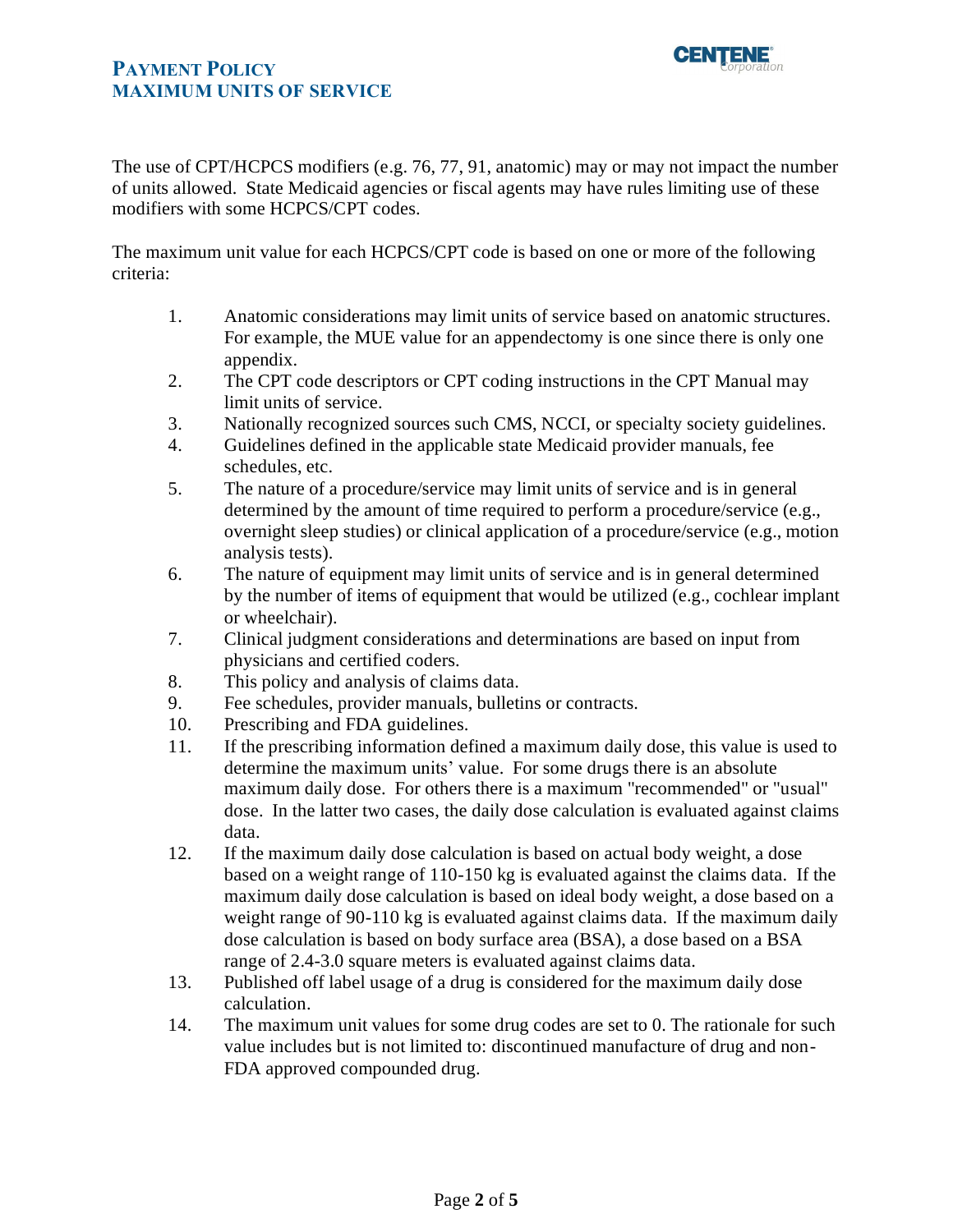

# **PAYMENT POLICY MAXIMUM UNITS OF SERVICE**

Non-drug related HCPCS/CPT codes may be assigned an MUE of 0 for a variety of reasons including, but not limited to: outpatient hospital MUE value for surgical procedure only performed as an inpatient procedure.

Many surgical procedures may be performed bilaterally. The NCCI program requires that bilateral surgical procedures be reported using modifier 50 with one unit of service. If a bilateral surgical procedure is performed at different sites bilaterally (e.g., transforaminal epidural injections (CPT codes 64480, 64489), one unit of service may be reported for each site; that is, the HCPCS/CPT code may be reported with modifier 50 and one unit of service for each site at which it was performed bilaterally.

Some state Medicaid agencies or fiscal agents allow providers to report repetitive services performed over a range of dates on a single line of a claim with multiple units of service. If a provider reports services in this fashion, the provider should report the "from date" and "to date" on the claim line. Contractors are instructed to divide the units of service reported on the claim line by the number of days in the date span and round to the nearest whole number. This number is compared to the maximum unit value for the code on the claim line.

A denial of services due to a maximum unit is a coding denial, not a medical necessity denial. HCPCS/CPT codes that are denied based on maximum units may not be billed to Medicaid beneficiaries.

Most maximum unit values are set so that a provider would only very occasionally have a claim line denied. If a provider encounters a code with frequent denials due to maximum units the provider should consider the following: (1) Is the HCPCS/CPT code being used correctly? (2) Is there a HCPCS/CPT code that more accurately reflects the services rendered? (3) Is the unit of service being counted and reported correctly? and (3) Why does the provider's practice differ from national patterns?

Since maximum units are coding edits rather than medical necessity edits, state Medicaid agencies or fiscal agents may have units of service edits that are more restrictive than maximum units. In such cases, these more restrictive edits would be applied to the claim.

### **Additional Maximum Unit Edits**

Anatomical modifiers E1-E4 (eyes), FA-F9 (fingers), and TA-T9 (toes) have a maximum allowable of 1 unit per anatomical site for a given date of service. Any service billed with an anatomical modifier for more than 1 unit of service will be adjusted accordingly.

Certain obstetrical diagnostic services may have assigned maximum units per day limits based upon presence or absence of diagnosis codes indicative of multiple gestation. Units billed in excess of the maximum units per day limits will be denied.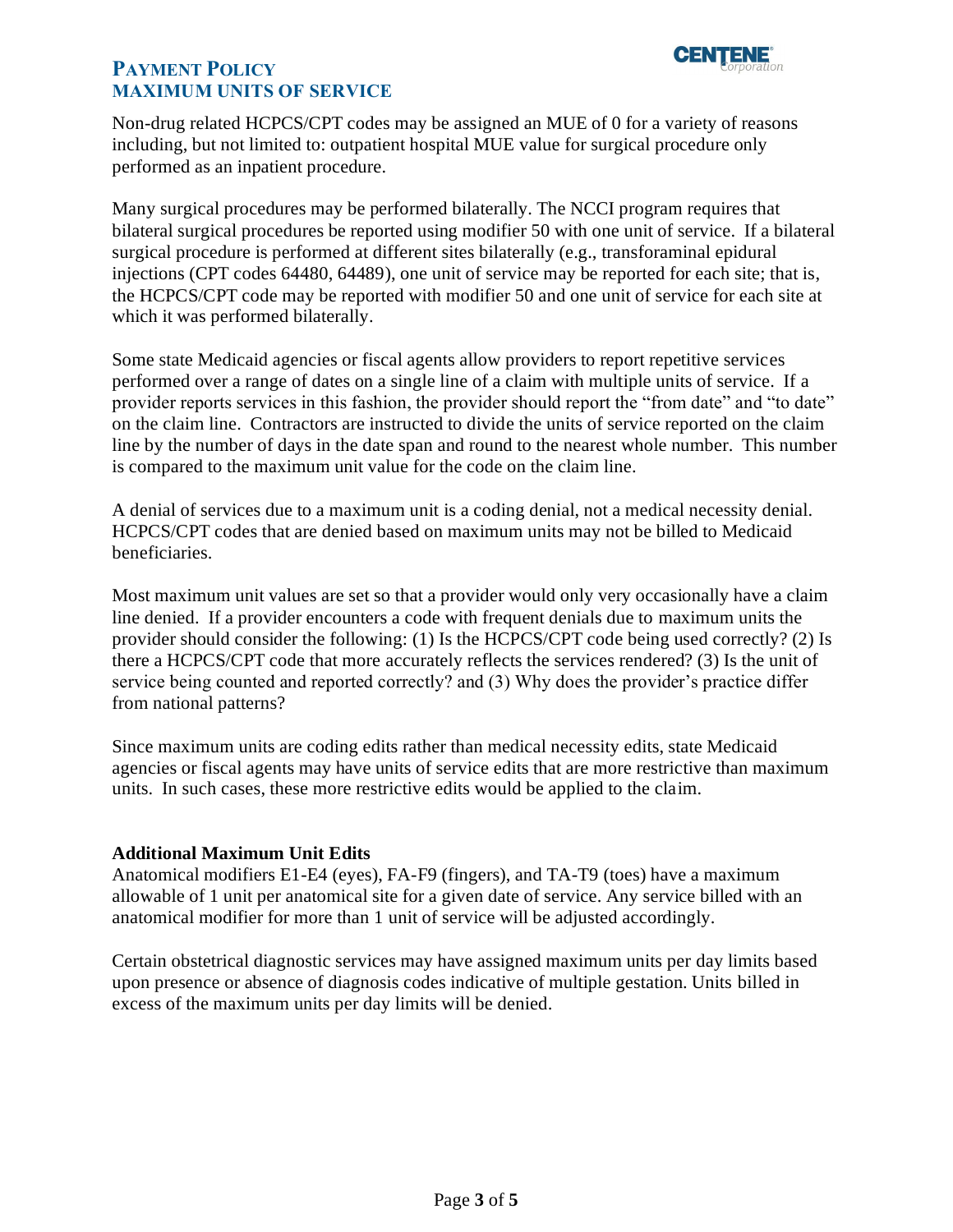

# **PAYMENT POLICY MAXIMUM UNITS OF SERVICE**

**Maximum units of service are applied to all claims for the same patient, same provider, on the same date of service. All units billed will be counted regardless of whether they are on the same or different lines and the same or different claims. Any units above the allowed amount will be denied.** 

### **Documentation Requirements**

In the unusual clinical circumstance when the number of units billed on the claim legitimately exceeds the assigned maximum number for that procedure, clinical documentation of the number of units actually performed should be submitted for reconsideration of the denial.

## **Related Policies**

Not Applicable

## **Related Documents or Resources**

1. Centers for Medicare and Medicaid Services. Chapter 1, General Correct Coding Policies. In: *National Correct Coding Initiative Policy Manual for Medicaid Services.* Revised January 1, 2020. Available at [https://www.medicaid.gov/medicaid/program](https://www.medicaid.gov/medicaid/program-integrity/national-correct-coding-initiative/medicaid-ncci-reference-documents/index.html)[integrity/national-correct-coding-initiative/medicaid-ncci-reference](https://www.medicaid.gov/medicaid/program-integrity/national-correct-coding-initiative/medicaid-ncci-reference-documents/index.html)[documents/index.html.](https://www.medicaid.gov/medicaid/program-integrity/national-correct-coding-initiative/medicaid-ncci-reference-documents/index.html) Accessed November 17, 2021.

## **References**

- 1. *Current Procedural Terminology (CPT*®), 2021
- 2. *HCPCS Level II*, 2021

<span id="page-3-0"></span>

| <b>Revision History</b> |                                                    |
|-------------------------|----------------------------------------------------|
| 04/19/2017              | Converted to new template and conducted review.    |
| 05/11/2018              | Conducted annual review                            |
| 08/27/2019              | Conducted review and updated policy                |
| 11/01/2019              | Annual Review completed                            |
| 11/01/2020              | <b>Annual Review completed</b>                     |
| 11/17/2021              | Annual Review completed; no major changes required |

### <span id="page-3-1"></span>**Important Reminder**

For the purposes of this payment policy, "Health Plan" means a health plan that has adopted this payment policy and that is operated or administered, in whole or in part, by Centene Management Company, LLC, or any other of such health plan's affiliates, as applicable.

The purpose of this payment policy is to provide a guide to payment, which is a component of the guidelines used to assist in making coverage and payment determinations and administering benefits. It does not constitute a contract or guarantee regarding payment or results. Coverage and payment determinations and the administration of benefits are subject to all terms, conditions, exclusions and limitations of the coverage documents (e.g., evidence of coverage, certificate of coverage, policy, contract of insurance, etc.), as well as to state and federal requirements and applicable plan-level administrative policies and procedures.